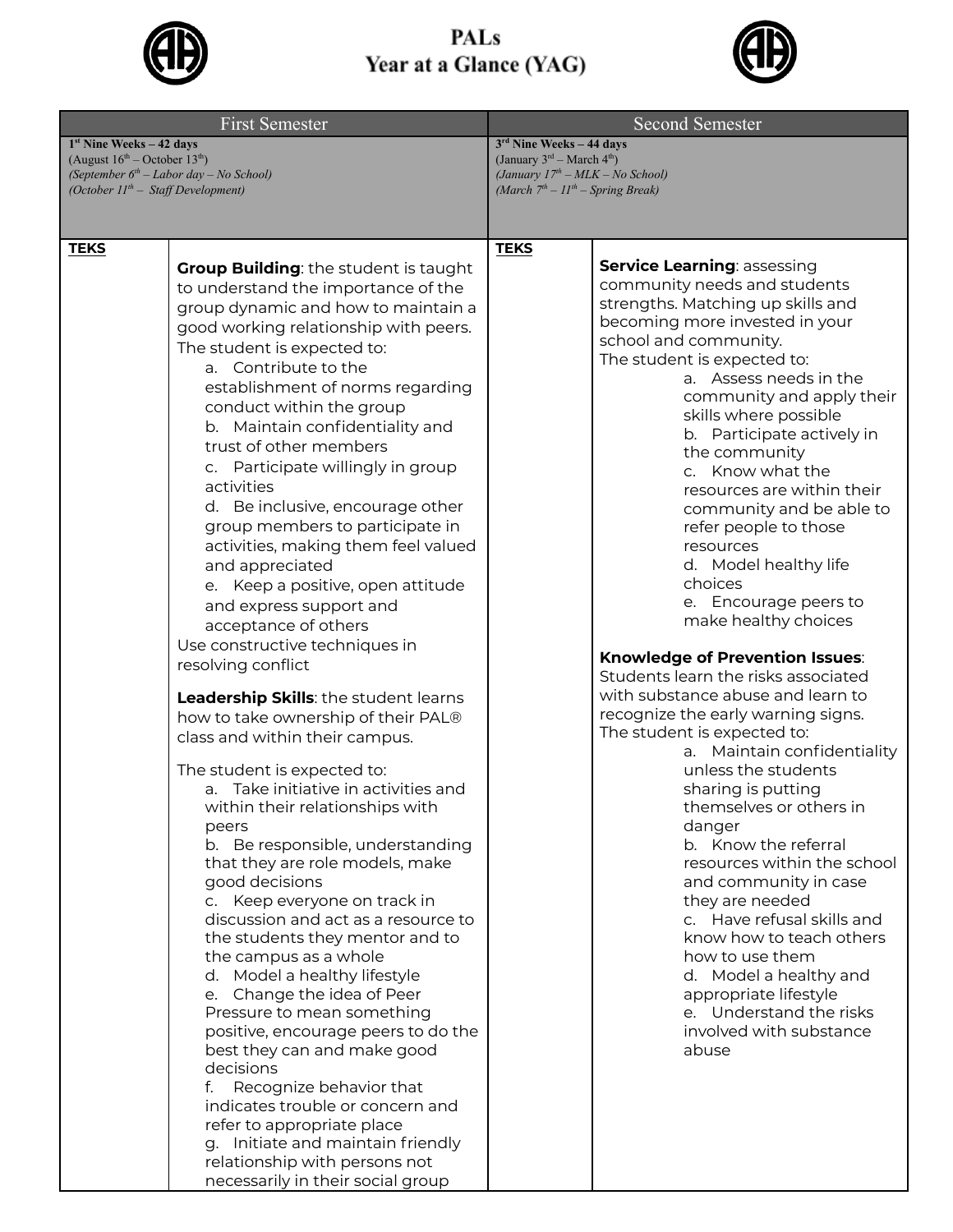## **PALs** Year at a Glance (YAG)





## **Communication Techniques**: the

student learns how to communicate in a way that facilitates discussion, trust and open lines of communication.

The student is expected to:

a. Understand the basic principles of verbal and nonverbal communication

b. Articulate their ideas, feelings and intentions clearly

c. Use active listening skills (attending, empathizing etc.).

d. Respond in a facilitative way (questioning, clarifying, summarizing, etc.)

e. Communicate in a diverse situation (meeting new students, conversing with students from different countries and cultures, etc.)

f. Restrict judgment and maintain confidentiality

g. Welcome constructive feedback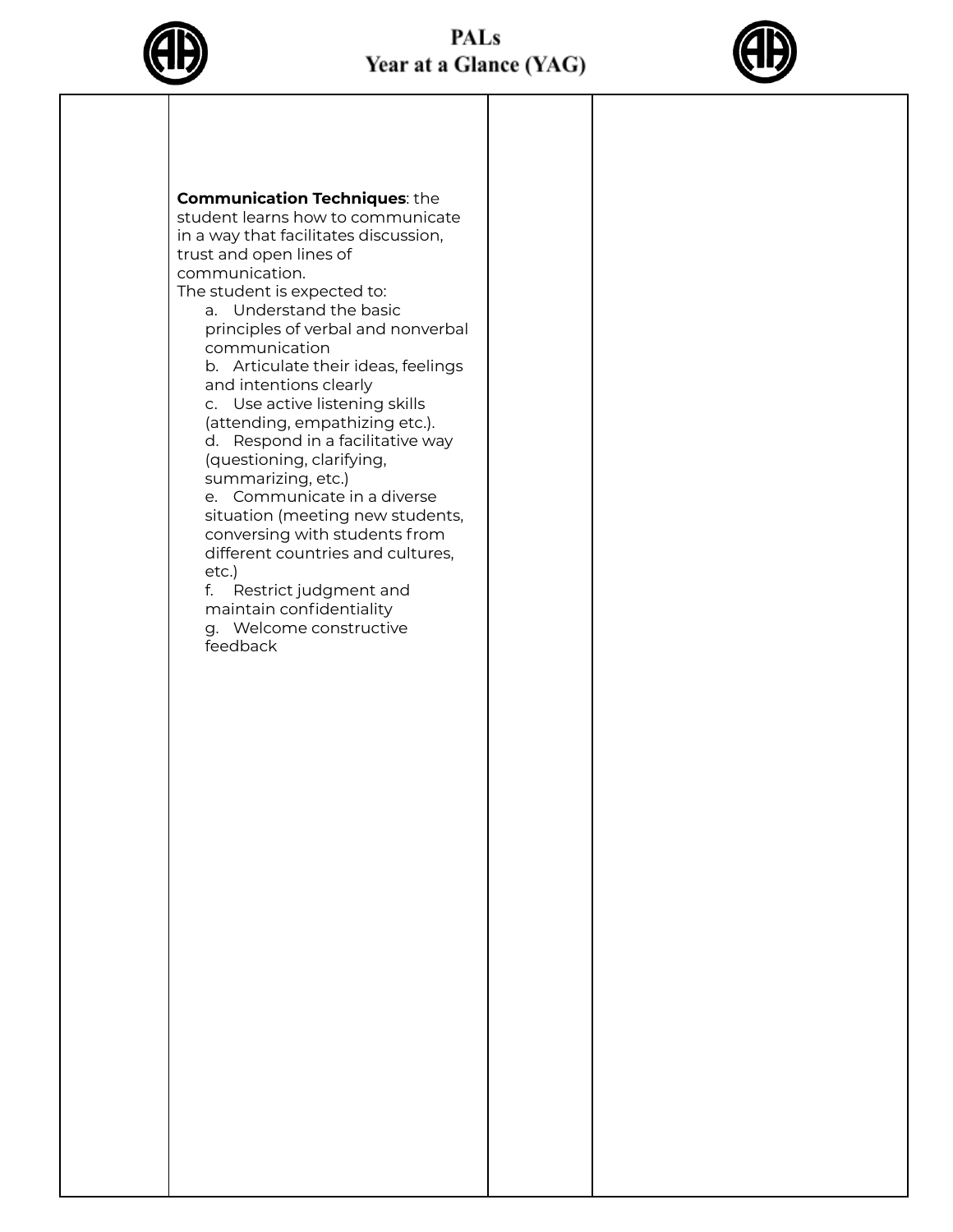

PALs Year at a Glance (YAG)



| $2nd$ Nine Weeks – 42 days                                                                                       |                                                | $4th$ Nine Weeks – 51 days                                                                |                                                                    |
|------------------------------------------------------------------------------------------------------------------|------------------------------------------------|-------------------------------------------------------------------------------------------|--------------------------------------------------------------------|
| (October $14th$ – December $17th$ )                                                                              |                                                | (March $14th - May 25th$ )                                                                |                                                                    |
| (November $22^{nd} - 26^{th} -$ Thanksgiving Break)<br>(December $20^{th}$ – December $31^{st}$ – Holiday Break) |                                                | $(April 8th - Battle of Flowers - No School)$<br>$(April 15th - Good Friday - No School)$ |                                                                    |
| <b>TEKS</b>                                                                                                      | <b>Problem Solving/Decision-Making</b>         | <b>TEKS</b>                                                                               | <b>Practice/Review/Plan:</b>                                       |
|                                                                                                                  | <b>Skills:</b> the students are taught to take |                                                                                           |                                                                    |
|                                                                                                                  | a conflict apart and solve it in steps, be     |                                                                                           | In these final weeks the students will                             |
|                                                                                                                  | conscientious of alternative opinions          |                                                                                           |                                                                    |
|                                                                                                                  | and be sure not to alienate members            |                                                                                           | participate in a variety of activities                             |
|                                                                                                                  | of the group.                                  |                                                                                           | that test their knowledge and                                      |
|                                                                                                                  | The student is expected to:                    |                                                                                           | practices.                                                         |
|                                                                                                                  | a. Identify Problem, defining                  |                                                                                           |                                                                    |
|                                                                                                                  | controversies as problem-solving               |                                                                                           | We'd review and practice in small                                  |
|                                                                                                                  | situations in which differences need to        |                                                                                           | groups - large groups. As well, practice<br>at our feeder schools. |
|                                                                                                                  | be clarified                                   |                                                                                           |                                                                    |
|                                                                                                                  | b. Brainstorm alternatives- be critical        |                                                                                           | There would be discussion about our                                |
|                                                                                                                  | of ideas, focusing on the problem and          |                                                                                           | future and interviews for the new                                  |
|                                                                                                                  | not the person                                 |                                                                                           | group of PALs.                                                     |
|                                                                                                                  | c. Take the point of view or perspective       |                                                                                           |                                                                    |
|                                                                                                                  | of other members to understand and             |                                                                                           |                                                                    |
|                                                                                                                  | consider alternatives to their position        |                                                                                           |                                                                    |
|                                                                                                                  | c. Predict Consequences                        |                                                                                           |                                                                    |
|                                                                                                                  | d. Carry out Action Plan                       |                                                                                           |                                                                    |
|                                                                                                                  | e. Evaluate results                            |                                                                                           |                                                                    |
|                                                                                                                  |                                                |                                                                                           |                                                                    |
|                                                                                                                  | Self-Awareness/Esteem Skills: In               |                                                                                           |                                                                    |
|                                                                                                                  | order to model good behavior, a                |                                                                                           |                                                                    |
|                                                                                                                  | student must understand who they               |                                                                                           |                                                                    |
|                                                                                                                  | are as individuals, and be able to foster      |                                                                                           |                                                                    |
|                                                                                                                  | a positive self-concept. This helps            |                                                                                           |                                                                    |
|                                                                                                                  | them refuse negative influence and             |                                                                                           |                                                                    |
|                                                                                                                  | make healthy decisions.                        |                                                                                           |                                                                    |
|                                                                                                                  | The student is expected to:                    |                                                                                           |                                                                    |
|                                                                                                                  | a. Live and demonstrate                        |                                                                                           |                                                                    |
|                                                                                                                  | appropriate characteristics and                |                                                                                           |                                                                    |
|                                                                                                                  | skills                                         |                                                                                           |                                                                    |
|                                                                                                                  | Be proud of their good<br>b.                   |                                                                                           |                                                                    |
|                                                                                                                  | choices, show peers that you can               |                                                                                           |                                                                    |
|                                                                                                                  | still be fun and drug free                     |                                                                                           |                                                                    |
|                                                                                                                  | c. Understand the importance of                |                                                                                           |                                                                    |
|                                                                                                                  | self-worth                                     |                                                                                           |                                                                    |
|                                                                                                                  | d. Be willing to improve and take              |                                                                                           |                                                                    |
|                                                                                                                  | suggestions                                    |                                                                                           |                                                                    |
|                                                                                                                  | e. Make good choices even if it                |                                                                                           |                                                                    |
|                                                                                                                  | means standing alone                           |                                                                                           |                                                                    |
|                                                                                                                  | Initiate and maintain friendly<br>f.           |                                                                                           |                                                                    |
|                                                                                                                  | relationship with persons not                  |                                                                                           |                                                                    |
|                                                                                                                  | necessarily in their social group              |                                                                                           |                                                                    |
|                                                                                                                  |                                                |                                                                                           |                                                                    |
|                                                                                                                  | <b>Risk and Protective Factors:</b>            |                                                                                           |                                                                    |
|                                                                                                                  | increasing the students involvement            |                                                                                           |                                                                    |
|                                                                                                                  | in the school, helps to foster and             |                                                                                           |                                                                    |
|                                                                                                                  | create relationships, increases the            |                                                                                           |                                                                    |
|                                                                                                                  | students resources within the                  |                                                                                           |                                                                    |
|                                                                                                                  | community and makes the school and             |                                                                                           |                                                                    |
|                                                                                                                  | community environment more                     |                                                                                           |                                                                    |
|                                                                                                                  | positive.                                      |                                                                                           |                                                                    |
|                                                                                                                  | The student is expected to:                    |                                                                                           |                                                                    |